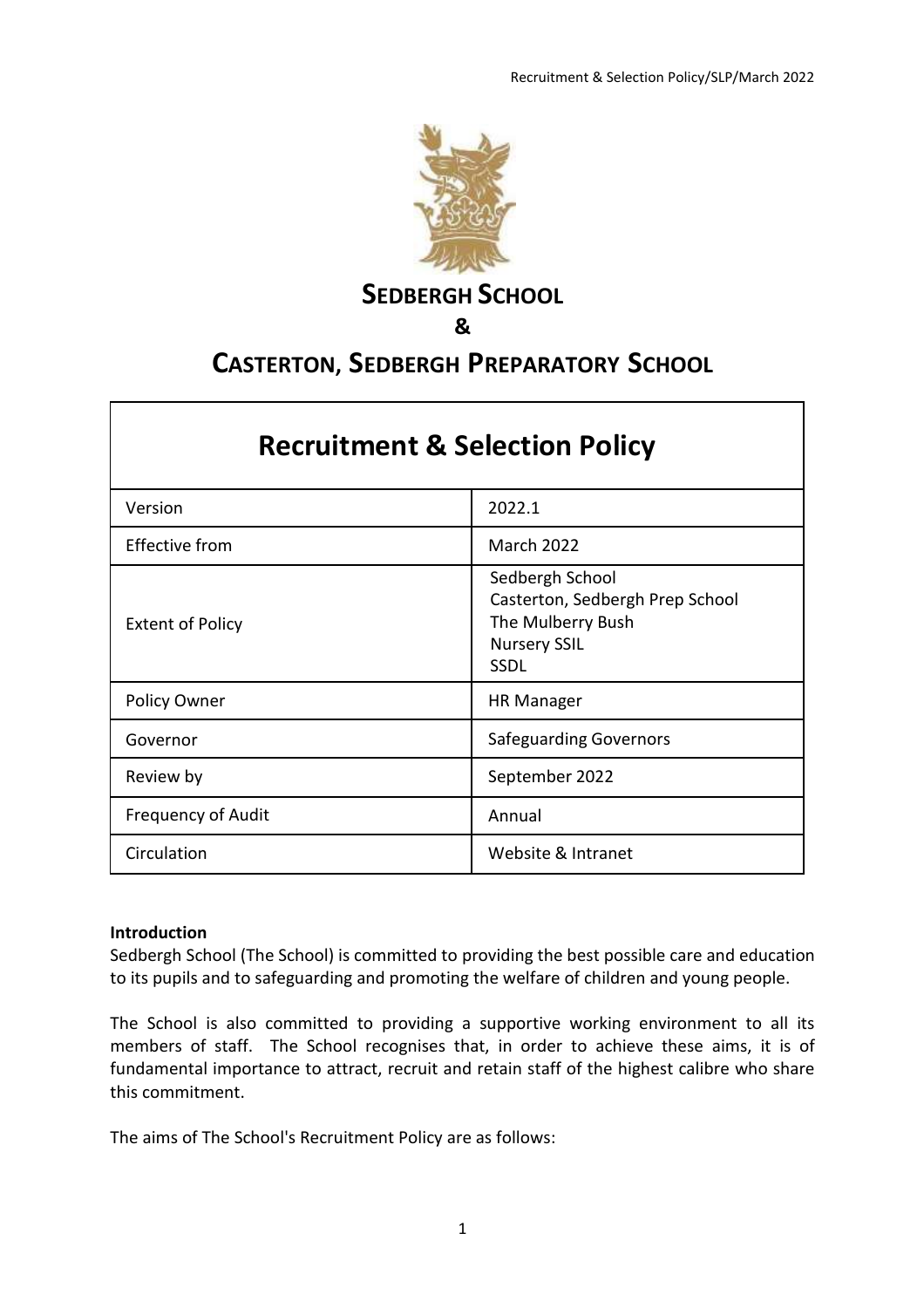- to ensure that the best possible staff are recruited on the basis of their merits, abilities and suitability for the position;
- to ensure that all job applicants are considered equally and consistently
- to ensure that no job applicant is treated unfairly on any grounds including race, colour, nationality, ethnic or national origin, religion or religious belief, sex or sexual orientation, marital or civil partner status, disability or age;
- to ensure compliance with all relevant legislation, recommendations and guidance including the statutory guidance published by the Department for Education (DfE) (formerly the Department for Children, Schools and Families (DCSF)), Safeguarding children and safer recruitment in education (Guidance), Keeping Children Safe in Education (KCSIE) and any guidance or code of practice published by the Disclosure and Barring Service (DBS); and
- to ensure that The School meets its commitment to safeguarding and promoting the welfare of children and young people by carrying out all necessary pre- employment checks.

Employees involved in the recruitment and selection of staff are responsible for familiarising themselves with complying with the provisions of this policy.

### **Roles and Responsibilities**

It is the responsibility of the Governing Body to:

- Ensure the School has effective policies and procedures in place for recruitment of all staff, contractors, volunteers and agency workers in accordance with legal requirements and ISI guidance.
- Monitor the School's compliance with them.

It is the responsibility of the Headmaster, Sedbergh School, Chief Operating Officer, prep school Headmaster, Bursar (Operations), HR Manager and other managers involved in recruitment to:

- Ensure that the School operates safer recruitment procedures and makes sure all appropriate checks are carried out on all staff, contractors who work at the School, agency workers and volunteers before the work or volunteering commences.
- To monitor contractors' and agencies' compliance with this document.
- Promote the welfare of children and young people at every stage of the procedure.

All line managers should be aware that individuals are not permitted to commence work or contact with pupils until the HR department have confirmed that the relevant vetting checks have been satisfactorily completed.

In certain circumstances commencement can be before the result of a DBS application is received (this is not permittable for those in activities after the normal daily curriculum programme finishes) upon either the Headmaster, Sedbergh School, prep school Headmaster, Chief Operating Officer, or HR Manager authorising a start date prior to receipt of a satisfactory DBS disclosure providing that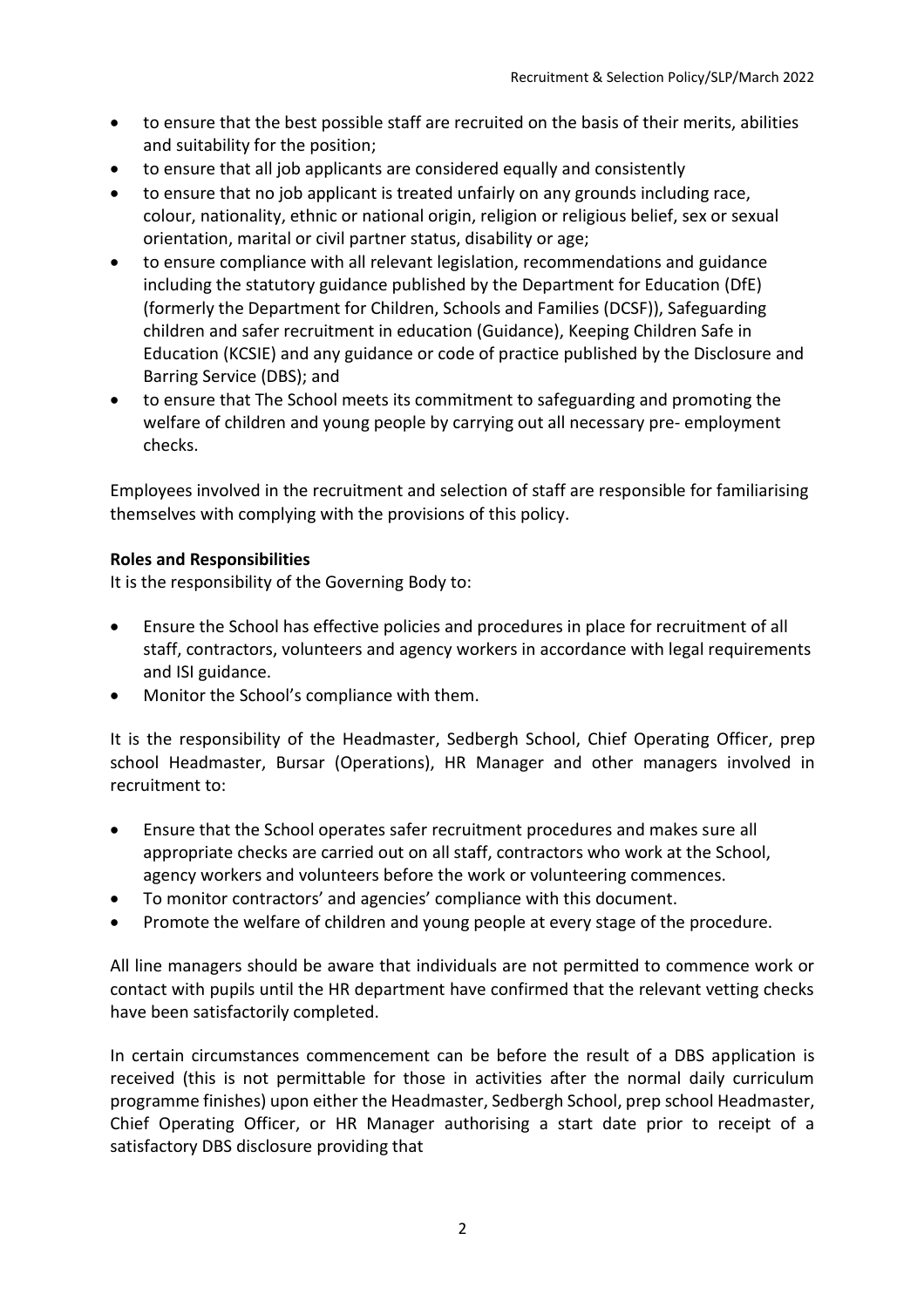- there is evidence DBS disclosure has been applied for before the start date
- a satisfactory separate Barred List check has been completed
- all other checks (including references) have been completed
- and a written risk assessment has been conducted, with satisfactory measures put in place to supervise the new member of staff. This risk assessment must be reviewed regularly until the satisfactory DBS disclosure is received

The following procedures and practices are in place to ensure the safe recruitment of staff:

### **Advertising**

To ensure equality of opportunity, the School will generally advertise vacant posts to encourage as wide a field of applicants as possible. Normally this entails internal and external advertisement in relevant publications or websites, including the School's own website. Any advertisement will include a clear statement of the School's commitment to safeguarding and promoting the welfare of children at Sedbergh School & Casterton Sedbergh Prep School. If appropriate, teaching vacancies may be advertised directly with an agreed list of ITT providers or university departments.

### **Job Description & Person Specification**

A detailed job description and person specification must be produced for each post. The job description should accurately reflect the elements of the post including a statement of the purpose of the role, key responsibilities, main tasks, departmental structure and any relevant terms and conditions.

The person specification should state both the essential and desirable criteria in terms of skills, aptitudes, knowledge and experience for the job, all of which should be directly related to the job and applied equally to all applicants. Care should be taken when writing the person specification to ensure that criteria used do not indirectly discriminate against certain groups of applicants

### **Applications**

Sedbergh uses its own School Application Form. All applicants for employment are required to complete this form before their application can be considered. This form contains questions about their academic achievements and full employment history. The application form should be accompanied by a covering letter, when requested, outlining the applicant's suitability for the role.

All applicants are required to account for any gaps or discrepancies in employment history and provide reasons for moving between posts. CVs without an application form will not be accepted.

The application form includes the applicant's declaration regarding convictions and working with children and will make it clear that the post is exempt from the provisions of the Rehabilitation of Offenders Act 1974.

All applicants will be made aware that providing false information is an offence and could result in the application being rejected or summary dismissal if the applicant has been selected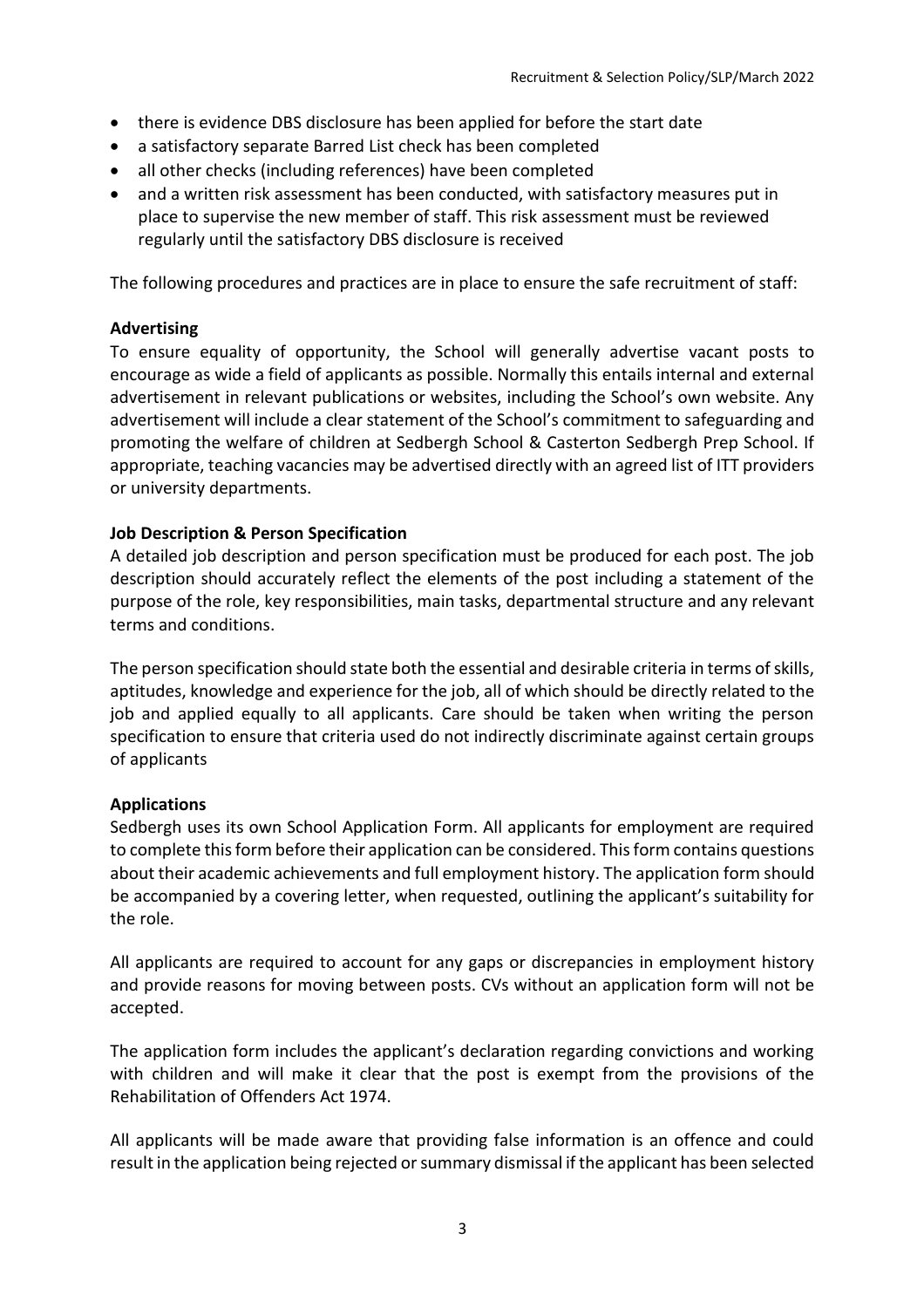and possible referral to the police and other professional regulatory bodies (eg National College for Teaching and Leadership; Disclosure and Barring Service).

All applications are initially scrutinised by a member of staff who has completed safer recruitment training. Any applicant who has not completed the School's application form **in full** will be asked to do so if they wish to have their application considered further.

It is not the School's usual policy to allow **individual visits from prospective applicants** prior to short-listing or interview. In some instances, all candidates may be offered the opportunity to visit as part of the short-listing process.

# **Scrutinising the applications**

All those involved in the short-listing process have a responsibility to scrutinise the application forms and letters of application carefully. In addition to judging the application against the criteria for the post, anyone noticing an anomaly should make a written note to that effect. The HR department will be responsible for collating a list of all applications as they arrive.

The HR department will have specific responsibility for ensuring that a thorough scrutiny of the application has taken place as safer recruitment guidelines, using the checklist for scrutinising application forms, prior to the interview. This should include a month-by-month record of employment since leaving School to the present date. Any gaps should be noted and followed up either immediately before or at interview. This scrutiny will form part of the specific questions regarding safeguarding during the formal interview process.

### **References**

References will be taken up on short listed candidates for teaching posts prior to interview. Please note that no questions will be asked about health or medical fitness prior to any offer of employment being made. For support staff posts references will only be taken up once an offer is made.

All offers of employment will be subject to the receipt of a minimum of two references which are considered satisfactory by the School. One of the references should be from the applicant's current or most recent employer.

If the current/most recent employment does/did not involve work with children, then the second reference should be from the employer with whom the applicant most recently worked with children. Neither referee should be a relative or someone known to the applicant solely as a friend.

All referees will be asked whether they believe the applicant is suitable for the job for which they have applied and whether they have any reason to believe that the applicant is unsuitable to work with children. All referees will be sent a copy of the job description and person specification for the role for which the applicant has applied.

If the referee is a current or previous employer, they will also be asked to confirm the following:

• the applicant's dates of employment, salary, job title/duties, reason for leaving,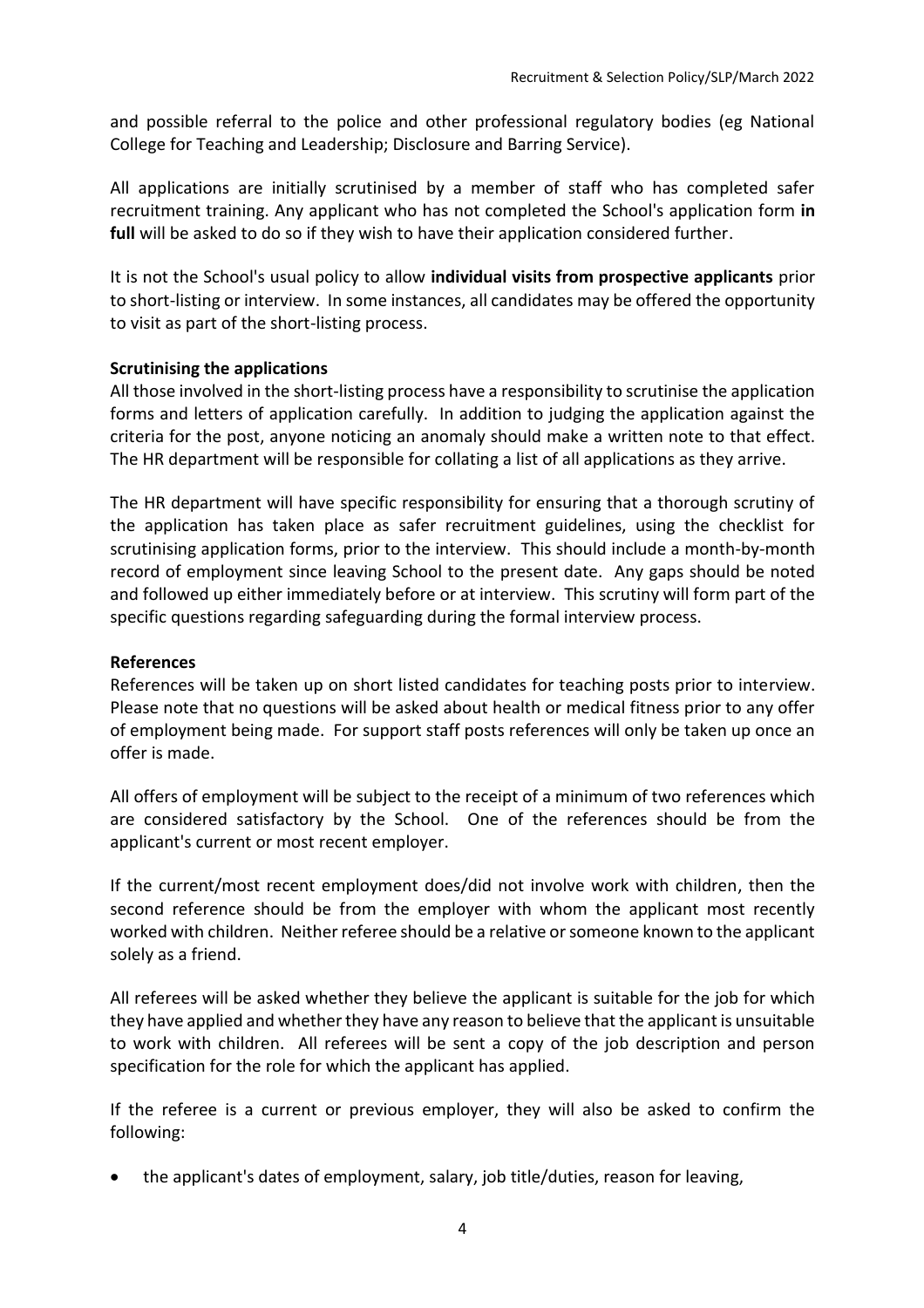performance, sickness (questions about health or sickness records will only be included in reference requests sent out after the offer of employment has been made) and disciplinary record;

- whether the applicant has ever been the subject of disciplinary procedures involving issues related to the safety and welfare of children (including any in which the disciplinary sanction has expired), except where the issues were deemed to have resulted from allegations which were found to be false, unsubstantiated, unfounded or malicious; and
- whether any allegations or concerns have been raised about the applicant that relate to the safety and welfare of children or young people or behaviour towards children or young people, except where the allegation or concerns were found to be false, unsubstantiated, unfounded or malicious.

The School will only accept references obtained directly from the referee and it will not rely on references or testimonials provided by the applicant or on open references or testimonials. The School will compare all references with any information given on the application form. Any discrepancies or inconsistencies in the information will be taken up with the applicant and the relevant referee before any appointment is confirmed.

# **Short-Listing**

Following the closing date a panel will independently scrutinise applications cross-referencing candidates against the criteria in the Job Description and the Person Specification).

In addition to judging the **Letter of application** and **Application Form** against the criteria for the post, anyone noticing an anomaly in the information provided will make a written note to that effect to be followed up at interview if applicable.

The final short-list will be drawn up by the panel at a short-listing meeting. In the case of a teaching vacancy this meeting will normally be chaired by the relevant Headmaster or Director of Studies/Deputy Head. In the case of support staff it will be the Head of the Department and the HR Manager. The short-listing meeting normally takes place within five days of the closing deadline. All those involved in the interview process should attend this meeting. Those unable to do so should send written recommendations to this meeting on the Selection Matrix.

### **Interview Arrangements**

All short-listed candidates are contacted by telephone or email to invite them to attend an interview and to ensure their availability. This will be completed by the HR Department. If the position is for a teacher the interview schedule will be arranged by the Headmaster's PA and the information will then be forwarded to applicants by the HR Department.

The candidates will be sent an Information Pack to contain:

- The Interview Programme, including lesson background information sheet for teaching interview and a test may be required related to role for any support staff;
- School map;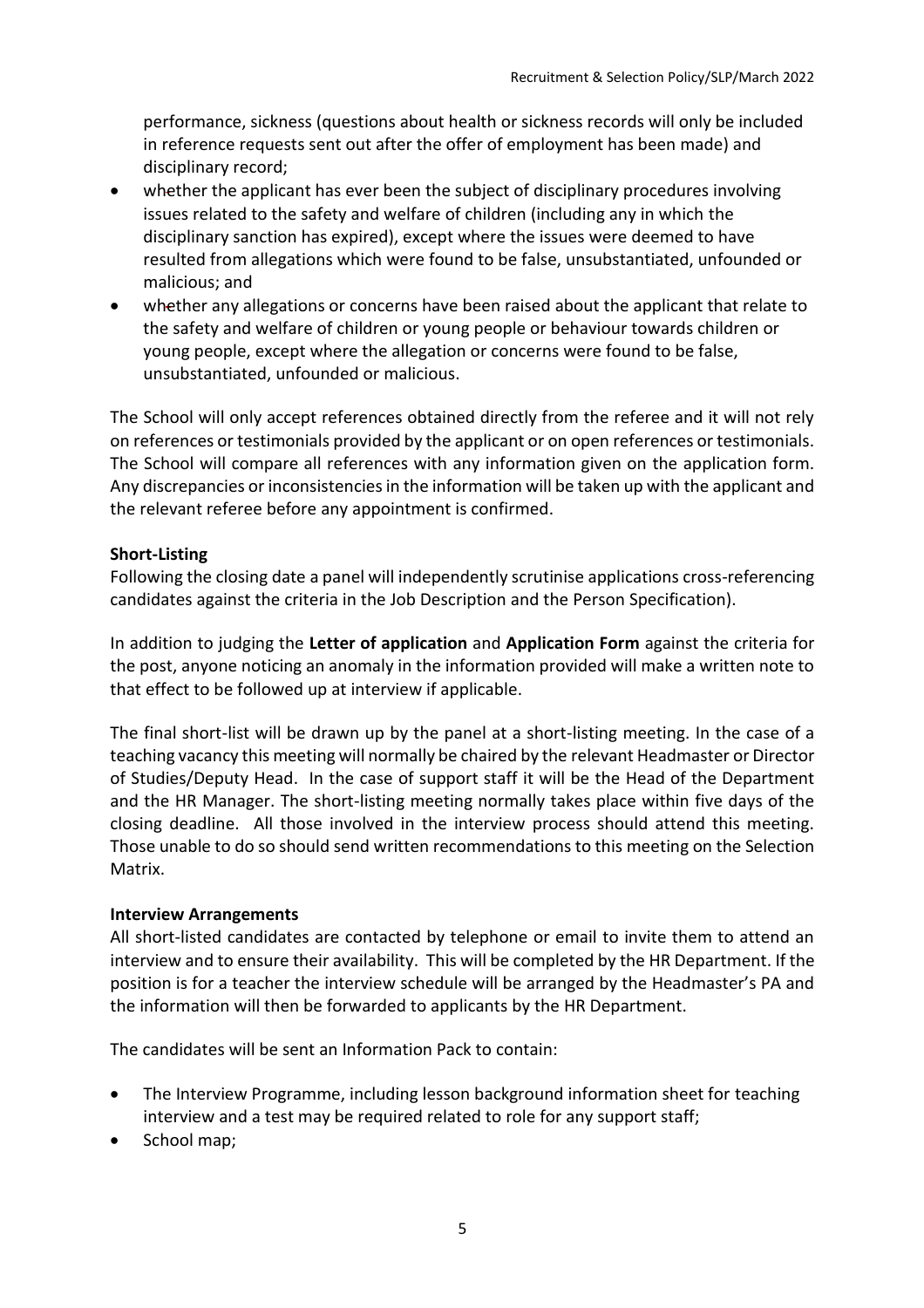• Interview email or letter, detailing identification paperwork required, qualification certificates that should be provided on the day of interview.

Teaching candidates are very often invited to arrive the evening before. (This gives the opportunity to visit the School/department, see the room in which they will teach and to visit a boarding house to gain an impression of evening routine and what house tutoring duties involved).

Teaching candidates are offered overnight accommodation and asked to contact the Headmaster's PA regarding all arrangements, including any special dietary requests or assistance with travel arrangements. They will make bookings and arrange collection from the railways stations as appropriate.

If tour guides are required they will be arranged via the Headmaster's PA. Guides are usually senior pupils who study the relevant subject or may be a member of staff.

Teaching a lesson is an essential aspect of the process for making a teaching appointment. Information will be supplied to the teacher ahead of the interview day providing the context and content of the lesson to be taught. It is completed by the Head of Department. They will also make direct contact with candidates to enable them to ask any further questions about this aspect of the interview process.

### **Interview Programme**

The interview process will explore the applicant's ability to carry out the job description and meet the person specification.

The programme normally includes:

- Tour of the Department that the individual is going to work within;
- Lesson (for teaching posts) (usually observed by a Head of Department) as appropriate);
- A test relevant to the post for admin staff;
- Coffee and/or lunch with staff members of the department/associated departments.

Each interview process must include **at least one person** who has successfully undergone **Safer Recruitment training** (DSL, HR Manager, HR Adviser or one of the HR Officers). Core questions to be asked of all candidates will be agreed by all interviewers prior to interview, as well as any specific questions relating to an individual's application.

# **During the interview**

During the interview, in addition to demonstrating their ability to fulfill the roles and responsibilities of the post, candidates will always be required to:

- Explain satisfactorily any gaps in employment or significant periods of time working or living abroad;
- Explain satisfactorily any anomalies or discrepancies in the information available to the interviewers;
- Declare any information that is likely to appear on an Enhanced Disclosure;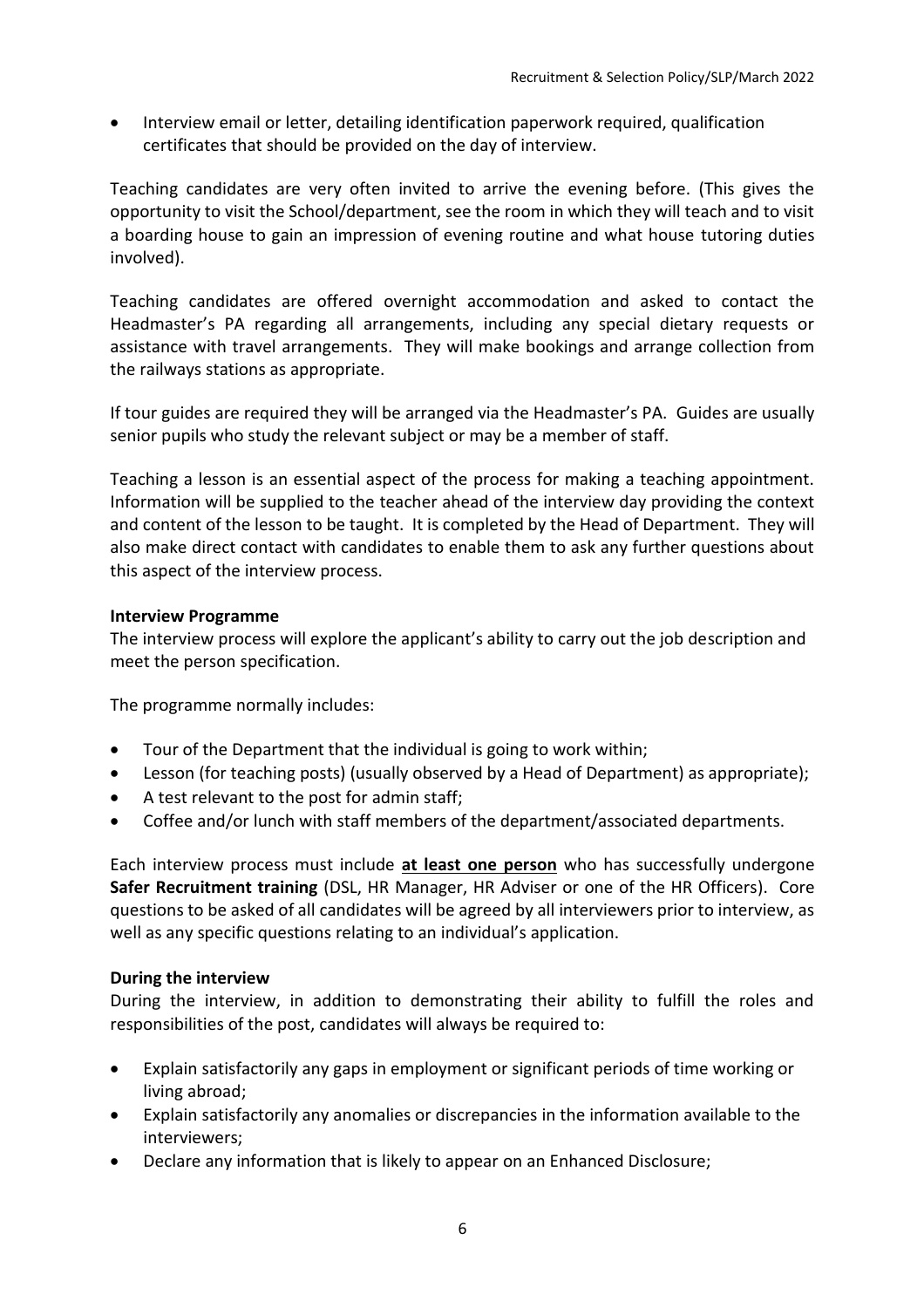• Demonstrate their capacity to safeguard and protect the welfare of children and young people.

Notes are taken of responses and of any questions asked by the interviewee. During the interview process relevant qualifications, etc will be scrutinised and checked by the Head of Department or HR team. Copies taken will be dated and initialed to show that originals have been seen.

Any information in regard to past disciplinary action or allegations, cautions or convictions will be discussed and considered in the circumstances of the individual case during the interview process.

### **Interview Expenses**

Where relevant reasonable **travel expenses** for travel by car or by second class train journey are paid to applicants. Candidates provided with expense claim forms to complete should return them, with receipts to the Bursary for payment. All candidates are asked to detail the position that they had applied for accounting purposes.

# **Final Selection Meeting**

This is held as soon as possible after the interview candidates have departed. This meeting involves all those involved in the selection/interview process. A record of decision making to appoint an individual ahead of others must be noted, to ensure that there is a record to provide clear honest feedback to the unsuccessful candidate if required.

Interviewers bring any notes they have made with them (including lesson observations if applicable); these are collected and put with the application file at the end of the process. All notes are stored for a minimum of six months. Notes regarding the successful candidate are transferred to their personnel file.

# **Contacting Referees by Telephone**

If there are any queries around information provided on a reference verbal contact should be made with referee, ensuring that the conversation is direct with the referee. The areas on the reference that require further clarification will be questioned and the response evaluated.

Accurate notes of the telephone call should be made (the written references should be annotated, dated and initialed).

### **Communicating the Outcome**

The senior recruiting manager will telephone the successful candidate as soon as possible following a decision. If verbal acceptance is received, the letter of appointment together with the contract of employment is drafted by the HR department. The Headmaster (as appropriate) or Bursar approves and signs the letter, unless a senior leadership role in which case the Headmaster, Sedbergh School, or Chief Operating Officer will sign the letter.

The verbal and written email offers must state that it is a provisional offer, subject to the receipt of two satisfactory references (if both references not received prior to interview), and checks including a DBS Enhanced Disclosure, verification of identity, proof of right to work in the UK, original copies of any qualifications having been seen and confirmation of medical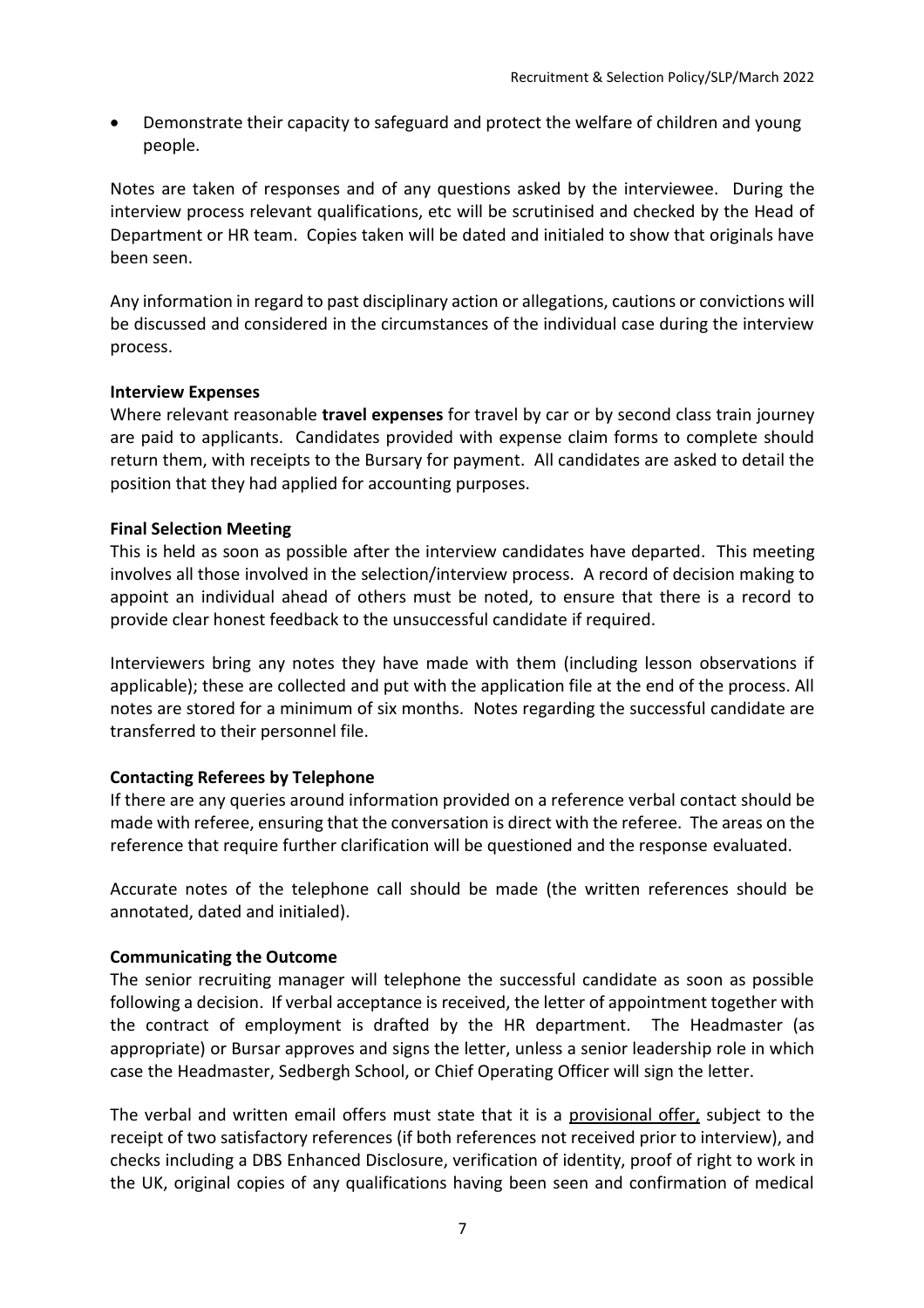fitness for the post and prohibition form teaching (if teaching, coaching or instructing post) or Prohibition from management or leadership (if Headmaster, member of SLT or Head of Department). When the written acceptance letter is received, letters of regret to nonshortlisted applicants will be sent by the HR department.

If the successful candidate declines the offer of the post, the selection committee reconvenes.

Unsuccessful short-listed candidates are contacted by telephone or in writing by the Headmaster, HR Manager or a senior member of staff as appropriate.

### **Vetting Checks**

If it is decided to make an offer of employment following the formal interview, any such offer will be conditional on the following:

- the agreement of a mutually acceptable start date and the signing of a contract incorporating the School's standard terms and conditions of employment;
- verification of the applicant's identity (where that has not previously been verified);
- the receipt of two references (one of which should be from the applicant's most recent employer) which the School considers to be satisfactory;
- for all teaching and management positions, confirmation from the National School for Teaching and Leadership for the following relevant checks that the applicant is not
	- *o* prohibited from teaching
	- *o* failed to successfully complete their induction or probation period
	- *o* the subject of a suspension or conditional order imposed by the General Teaching Council for England (prior to abolition) that is still current
	- *o* prohibited from management
- the receipt of an enhanced disclosure from the DBS which the School considers to be satisfactory;
- where the position amounts to "regulated activity" (see below) confirmation that the applicant is not named on the Children's Barred List administered by the DBS\*;
- verification of the applicant's medical fitness for the role; and
- verification of the applicant's right to work in the UK;
- Disqualification: Under the Childcare Act 2006 and the Childcare (Disqualification) Regulations 2009 staff can be disqualified from teaching, supervising or working in or being concerned in the management of childcare for children under eight. Employees likely to fall into this category are required to complete a declaration form. Annual written reminders of this requirement are sent, requesting that any changes in circumstances are notified. The following employees to complete a Staff Suitability Declaration Form:
	- o Staff who work in early year's provision (including teachers and support staff working in school nursery and reception classes).
	- $\circ$  Staff working in later years provision for children who have not attained the age of 8 including before school settings (ie breakfast clubs) or after school provision.
	- o Staff who are directly concerned in the management of these settings.
	- o Staff who work in early year's provision (including teachers and support staff working in school nursery and reception classes).
	- o Staff working in later years provision for children who have not attained the age of 8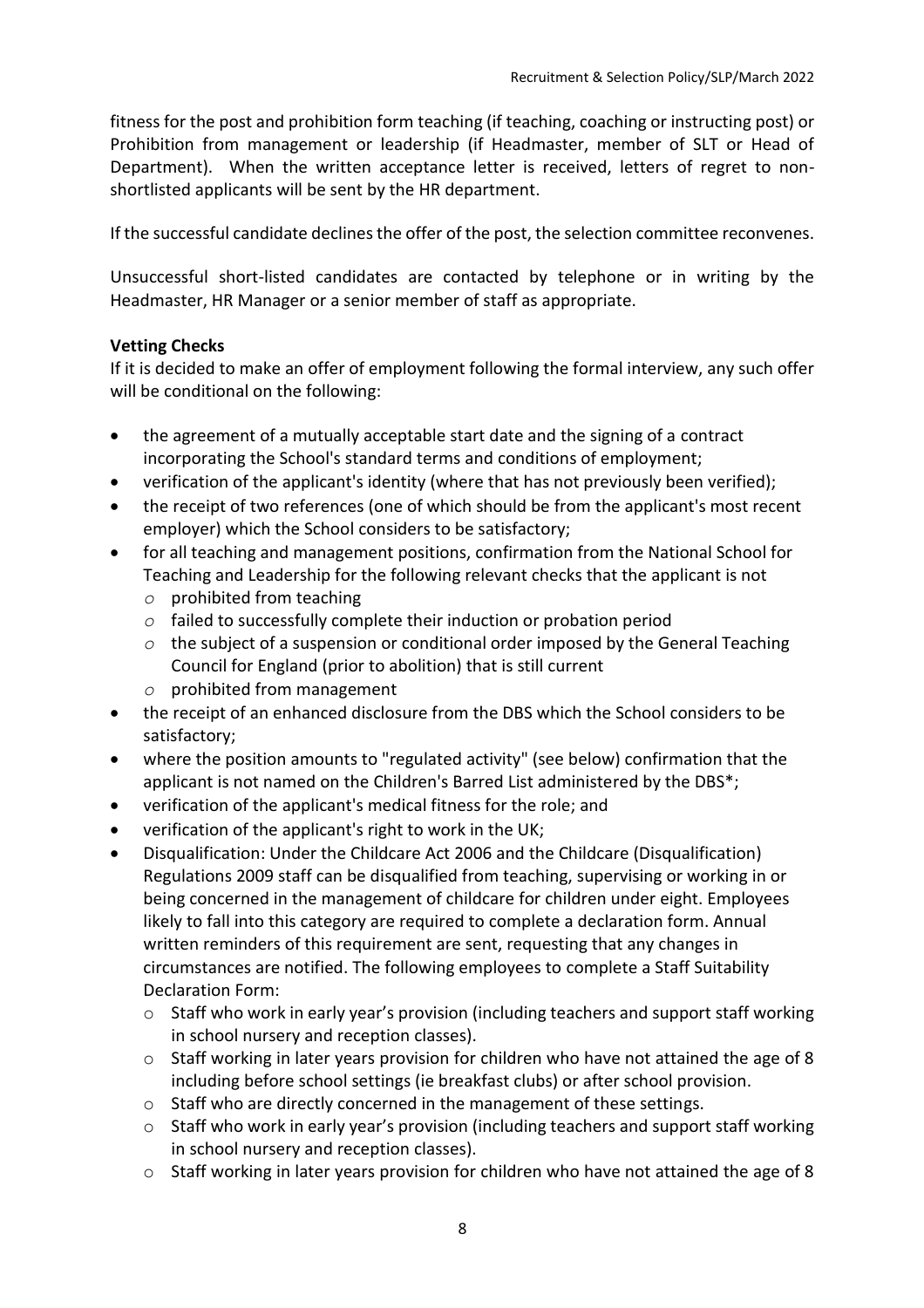including before-school settings (ie breakfast clubs) or after- school provision.

- o Staff who are concerned in the management of these settings.
- o Any further checks which are necessary as a result of the applicant having lived or worked outside of the UK; and
- $\circ$  Verification of professional qualifications which the School deems a requirement for the post, or which the applicant otherwise cites in support of their application (where they have not been previously verified).

Any position undertaken at, or on behalf of, the School (whether paid or unpaid), will amount to "regulated activity" if it is carried out:

- frequently, meaning once a week or more; or
- overnight, meaning between 2.00am and 6.00am; or
- satisfies the "period condition", meaning four times or more in a 30-day period; and provides the opportunity for contact with children.

\*A check of the Children's Barred List is not permitted if an individual will not be undertaking "regulated activity". Whether a position amounts to "regulated activity" must therefore be considered by the School in order to decide which DBS checks are appropriate. It is however likely that in nearly all cases a Children's Barred List check will be carried out.

The DBS no longer issue Disclosure Certificates to employers, therefore employees/applicants should bring their Certificate to the Human Resources Department before they commence work or any project involving regulated activity.

### **Induction**

All staff new to Sedbergh will be required to undertake induction training. This will include:

- an induction meeting and briefing with their Line Manager and/or HR Department;
- safeguarding training;
- provision of key safeguarding policies: KCSIE (September 2021); the Safeguarding Policy; the Staff Code of Conduct; Equal Opportunities Policy; and the Whistleblowing Policy;
- health and safety training;
- completion of a written induction checklist(s) for each role they take at School.

### **Other:**

#### **Record Retention/Data Protection**

Sedbergh School will retain all interview notes on all applicants for a period of six months after which time the notes will be destroyed. The six month retention period is in accordance with current relevant data protection legislation and the Privacy Notices published on the School's website. This will also allow the School to deal with any data subject access requests, recruitment complaints or to respond to any complaints made to an Employment Tribunal.

All information retained on employees is securely kept at either the Headmaster's Office or in the Bursary.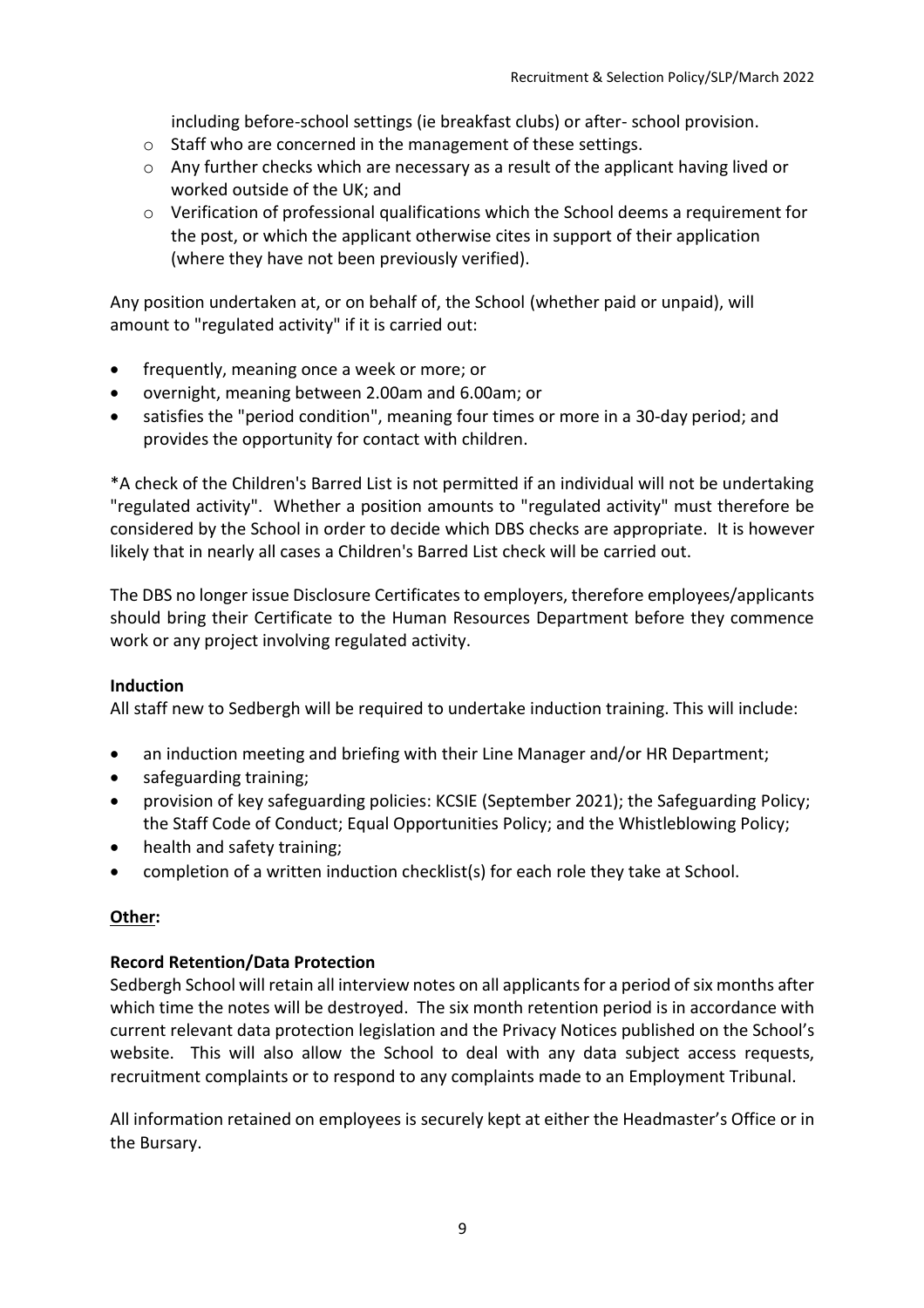The IICSA inquiry into historical abuse has directed that records should be retained for the duration of this inquiry.

### **Use of Contractors**

Contractors that are used within the Schools should comply with the School's safeguarding and safer recruitment regulations.

For employees of short/medium term contractors such as builders or maintenance staff who will have access to areas where unsupervised contact with children is possible, the School will require written confirmation from the company that the required DBS checks have been undertaken and also check photo ID upon arrival at the School.

For employees of contractors who work at School with on a long-term or regular basis or within "regulated activity" will be subject to the relevant further checks.

### **Supply Staff/Agency Workers**

The School does not in general use the services of supply agencies. Should it do so, the School would request written confirmation from the Supply Agency that it has satisfactorily completed all relevant checks for that post, including an Enhanced DBS disclosure, and confirming whether the DBS discloses any information and that it is not more than three months old (or three years old if they have been in continuous employment with that same agency).

The agency and worker must provide to the School the following documents ahead of commencement:

- supply agency letter confirming that all relevant recruitment paperwork is in place;
- copy of the DBS certificate;
- photographic identification.

A record of the checks for Supply Staff will be included in the Single Central Register. Access to the check is only required where there is information contained in the Enhanced DBS Disclosure. Any such information would be treated as confidential and a documented risk assessment conducted.

Identity checks will be carried out by Sedbergh School to confirm that an individual arriving at the School is the individual whom the agency has referred and that any notes provided on the DBS of previous cautions or convictions noted are acceptable for the individual to be working within the School, this decision will be taken by the Headmaster or Bursar (Operations).

#### **Volunteers**

Volunteers who are working within the School, must do so on firstly gaining the authorisation of the Headmaster, Sedbergh School, prep school Headmaster, Chief Operating Officer, Bursar (Operations) or Director of Studies on the Volunteer Application Form, available from the HR Office.

The authorisation form must then be returned to the HR department to ensure any required checks are completed and letters of agreement are in place before the volunteer commences.